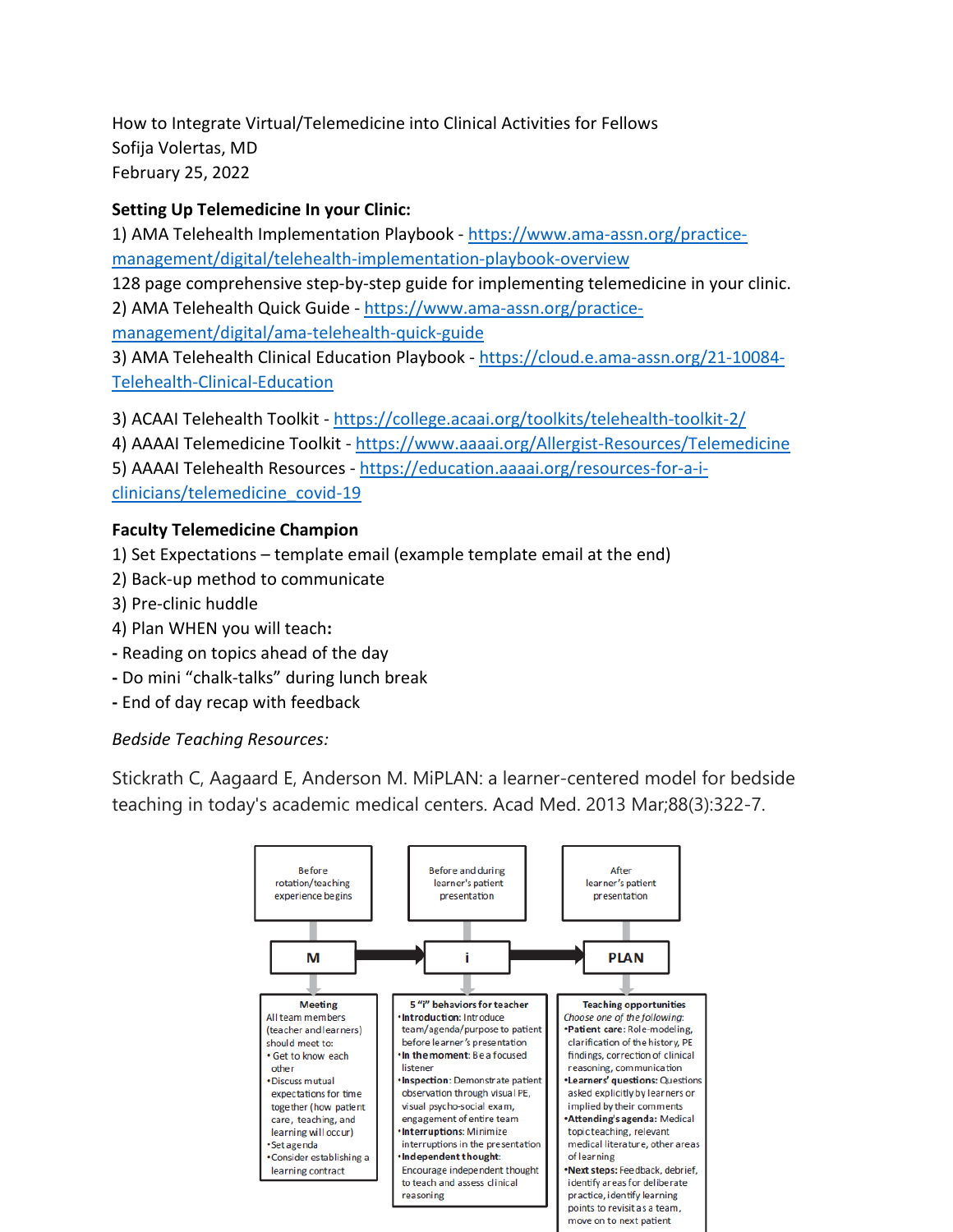# **AAMC Telehealth Competencies -** [https://www.aamc.org/data-reports/report/telehealth-](https://www.aamc.org/data-reports/report/telehealth-competencies)

### [competencies](https://www.aamc.org/data-reports/report/telehealth-competencies)

Domain I: Patient Safety and Appropriate Use Domain II: Access and Equity in Telehealth Domain III: Communication via Telehealth Domain IV: Data Collection and Assessment via Telehealth Domain V: Technology for Telehealth Domain VI: Ethical Practice and Legal Requirements for Telehealth

## **Selected Reviews on Telemedicine in Allergy and Immunology**

1) Elliott T, Yopes MC. Direct-to-Consumer Telemedicine. J Allergy Clin Immunol Pract. 2019 Nov-Dec;7(8):2546-2552.

2) Portnoy JM, Pandya A, Waller M, Elliott T. Telemedicine and emerging technologies for health care in allergy/immunology. J Allergy Clin Immunol. 2020 Feb;145(2):445-454 3) Alvarez-Perea A, Dimov V, Popescu FD, Zubeldia JM. The applications of eHealth technologies in the management of asthma and allergic diseases. Clin Transl Allergy. 2021 Sep 6;11(7):e12061.

## **Disparities in Telehealth**

American Telemedicine Association – A Framework for Eliminating Health Disparities Using Telehealth. Oct 26, 2021. [https://www.americantelemed.org/resources/a-framework-for](https://www.americantelemed.org/resources/a-framework-for-eliminating-health-disparities-using-telehealth/)[eliminating-health-disparities-using-telehealth/](https://www.americantelemed.org/resources/a-framework-for-eliminating-health-disparities-using-telehealth/)

## **Webside Manner**

1) Elliott T, Matsui EC, Cahill A, Smith L, Leibner L. Conducting a Professional Telemedicine Visit Using High-Quality Webside Manner. Curr Allergy Asthma Rep. 2022 Jan 24:1–6.

## 2) Stanford's Tele-presence 5[:https://med.stanford.edu/presence/initiatives/stanford](https://med.stanford.edu/presence/initiatives/stanford-presence-5/tele-presence-5.html)[presence-5/tele-presence-5.html](https://med.stanford.edu/presence/initiatives/stanford-presence-5/tele-presence-5.html)

Tele-Presence 5: A ritual of connection for virtual visits Strategies to foster humanism and meaningful connection during virtual encounters . Stand up and take a deep breath between visits Prepare • Startu up and take a deep breath between visite<br>• Perform a brief chart review, emphasizing key<br>• elements of the social history  $\begin{tabular}{ll} \hline \textbf{with}\ \textit{intention} & \textbf{Perform}\ \textit{abriet}\ \textit{that review},\ \textit{emphasing key} \\ \textbf{Pause},\ \textit{refresh},\ \textit{and focus between} & \textit{elements of the social history} \\ \textit{with } \textit{with } \textit{in} \ \textit{shmulating yourself with} \end{tabular}$ • Sit up, lean forward, stay in the frame, and look Listen directly at the camera to maintain eye contact<br>
intentity and completely <br>  $\bullet$  Nod and use facial expressions to communicate that<br>
Remain wishe, lean in and maintain eye ou are listening<br>
contact, communicate throu **Listen** directly at the camera to maintain eye contact • Ask about your patient's priorities and expectations, and share your own goals for the visit **Agree** · Use open-ended questions and utilize teach-back to on what matters most on what matters most<br>
Establish a virtual visit agenda that<br>
isseess understanding<br>
incorporates patient priorities and goals<br>
issess understanding<br>
despite the virtual nature of the interaction<br>
despite the virtual nature . Invite your patient to comment on their visible personal items such as pets, photos, or furnishings **Connect** • Ask individuals who are present to introduce<br>themselves to learn about the patient's social support with the patient's story<br>Engage virtually with the patient's home<br>environment and social support • If appropriate, inquire about the patient's home<br>environment and safety • Tune into patient emotions evident through body<br>language and tone or volume of speech **Explore**  $[language and tone or volume of speech] \n **convolutional cues**\n **4** As the path and isolated emotional cycles (for and values in the same side) is 4.\n **4** The point is 4.\n **4** The point is 4.\n **4**$